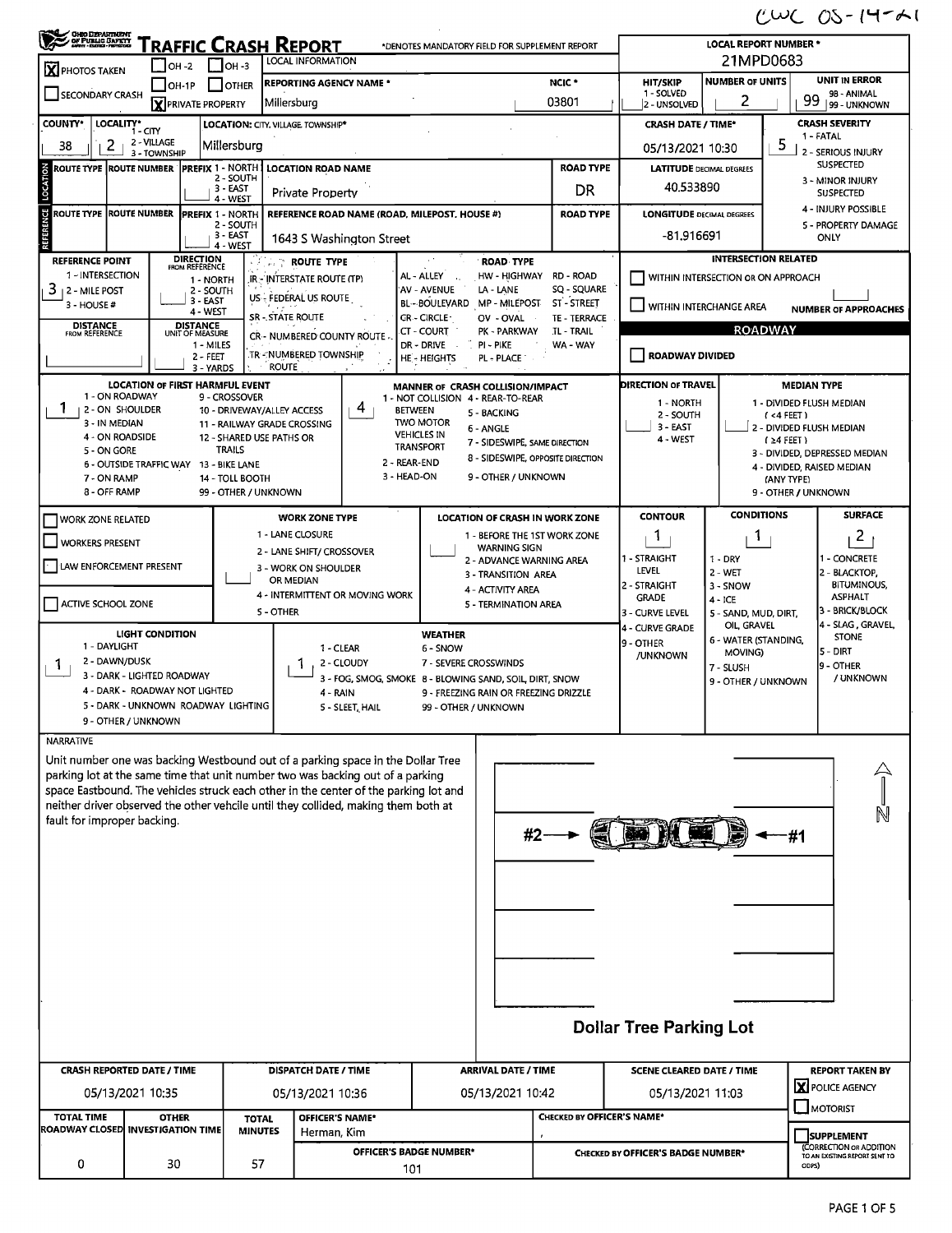|                           | <b>OHIO DEPARTMENT</b><br>OF PUBLIC BAFETY                       |                                                             |                                                                         | <b>LOCAL REPORT NUMBER</b> |                                                               |                                                       |                                   |                                                                    |  |  |  |  |  |
|---------------------------|------------------------------------------------------------------|-------------------------------------------------------------|-------------------------------------------------------------------------|----------------------------|---------------------------------------------------------------|-------------------------------------------------------|-----------------------------------|--------------------------------------------------------------------|--|--|--|--|--|
|                           |                                                                  |                                                             |                                                                         |                            |                                                               |                                                       | 21MPD0683                         |                                                                    |  |  |  |  |  |
| UNIT#                     | OWNER NAME: LAST, FIRST, MIDDLE (C) SAME AS DRIVER)              |                                                             |                                                                         |                            |                                                               | OWNER PHONE; INCLUDE AREA CODE (L) SAME AS DRIVER)    | DAMAGE                            |                                                                    |  |  |  |  |  |
|                           | <b>BAKER, TRENTON, L</b>                                         |                                                             |                                                                         |                            | 330-275-7810                                                  |                                                       | <b>DAMAGE SCALE</b>               |                                                                    |  |  |  |  |  |
|                           | OWNER ADDRESS: STREET, CITY, STATE, ZIP ( [ ] SAME AS DRIVERS    |                                                             |                                                                         |                            |                                                               |                                                       | 1 - NONE<br>3 - FUNCTIONAL DAMAGE |                                                                    |  |  |  |  |  |
|                           | 8528 PRIVTE ROAD 336, MILLERSBURG, OH, 44654                     |                                                             |                                                                         |                            |                                                               |                                                       | 2<br>2 - MINOR DAMAGE             | 4 - DISABLING DAMAGE                                               |  |  |  |  |  |
|                           | COMMERCIAL CARRIER; NAME, ADDRESS, CITY, STATE, ZIP              |                                                             |                                                                         |                            |                                                               | COMMERCIAL CARRIER PHONE: INCLUDE AREA CODE           |                                   | 9 - UNKNOWN                                                        |  |  |  |  |  |
|                           |                                                                  |                                                             |                                                                         |                            |                                                               |                                                       |                                   | DAMAGED AREA(S)                                                    |  |  |  |  |  |
|                           | LP STATE   LICENSE PLATE #                                       |                                                             | <b>VEHICLE IDENTIFICATION #</b>                                         |                            | <b>VEHICLE YEAR</b>                                           | <b>VEHICLE MAKE</b>                                   |                                   | INDICATE ALL THAT APPLY                                            |  |  |  |  |  |
| OН                        | JJX6277                                                          |                                                             | 1HGCG66841A035856                                                       |                            | 2001                                                          | <b>HONDA</b>                                          |                                   |                                                                    |  |  |  |  |  |
| <b>INSURANCE</b>          | <b>INSURANCE COMPANY</b>                                         |                                                             | <b>INSURANCE POLICY #</b>                                               |                            | COLOR                                                         | <b>VEHICLE MODEL</b>                                  |                                   |                                                                    |  |  |  |  |  |
| <b>X</b> VERIFIED         | UNITED OHIO                                                      |                                                             | NAA 118330600                                                           |                            | <b>BLK</b>                                                    | <b>ACCORD</b>                                         |                                   |                                                                    |  |  |  |  |  |
|                           | TYPE OF USE                                                      |                                                             | US DOT #                                                                |                            | TOWED BY: COMPANY NAME                                        |                                                       |                                   |                                                                    |  |  |  |  |  |
| COMMERCIAL                | GOVERNMENT                                                       | IN EMERGENCY<br><b>RESPONSE</b>                             |                                                                         |                            |                                                               |                                                       |                                   |                                                                    |  |  |  |  |  |
| INTERLOCK                 |                                                                  | # OCCUPANTS                                                 | VEHICLE WEIGHT GVWR/GCWR                                                |                            | <b>HAZARDOUS MATERIAL</b><br><b>MATERIAL</b><br><b>CLASS#</b> | PLACARD ID #                                          |                                   |                                                                    |  |  |  |  |  |
| DEVICE<br><b>EQUIPPED</b> | <b>HIT/SKIP UNIT</b>                                             |                                                             | $1 - 510K$ LBS.<br>2 - 10.001 - 26K LBS.                                |                            | RELEASED                                                      |                                                       |                                   |                                                                    |  |  |  |  |  |
|                           |                                                                  |                                                             | $3 - 26K$ LBS.                                                          |                            | PLACARD                                                       |                                                       |                                   |                                                                    |  |  |  |  |  |
|                           | 1 - PASSENGER CAR                                                | 6 - VAN (9-15 SEATS)                                        | 12 - GOLF CART                                                          |                            | 18 - LIMO (LIVERY VEHICLE)                                    | 23 - PEDESTRIAN/SKATER                                |                                   | 12                                                                 |  |  |  |  |  |
|                           | 2 - PASSENGER VAN<br>(MINIVAN)                                   | 7 - MOTORCYCLE 2-WHEELED<br><b>B - MOTORCYCLE 3-WHEELED</b> | 13 - SNOWMOBILE<br>14 - SINGLE UNIT                                     | 20 - OTHER VEHICLE         | 19 - BUS (16+ PASSENGERS)                                     | 24 - WHEELCHAIR (ANY TYPE)<br>25 - OTHER NON-MOTORIST |                                   |                                                                    |  |  |  |  |  |
|                           | UNIT TYPE 3 - SPORT UTILITY<br>VEHICLE                           | 9 - AUTOCYCLE                                               | TRUCK                                                                   | 21 - HEAVY EQUIPMENT       |                                                               | 26 - BICYCLE                                          |                                   |                                                                    |  |  |  |  |  |
|                           | 4 - PICK UP                                                      | 10 - MOPED OR MOTORIZED<br><b>BICYCLE</b>                   | 15 - SEMI-TRACTOR<br>16 - FARM EQUIPMENT                                |                            | 22 - ANIMAL WITH RIDER OR                                     | 27 - TRAIN                                            |                                   |                                                                    |  |  |  |  |  |
|                           | 5 - CARGO VAN                                                    | 11 - ALL TERRAIN VEHICLE                                    | 17 - MOTORHOME                                                          |                            | ANIMAL-DRAWN VEHICLE                                          | 99 - UNKNOWN OR HIT/SKIP                              |                                   |                                                                    |  |  |  |  |  |
|                           | (ATV/UTV)<br># OF TRAILING UNITS                                 |                                                             |                                                                         |                            |                                                               |                                                       | 12                                | 12                                                                 |  |  |  |  |  |
|                           |                                                                  |                                                             |                                                                         |                            |                                                               |                                                       |                                   |                                                                    |  |  |  |  |  |
| <b>VEHICLE</b>            | WAS VEHICLE OPERATING IN AUTONOMOUS<br>MODE WHEN CRASH OCCURRED? |                                                             | 0 - NO AUTOMATION                                                       |                            | 3 - CONDITIONAL AUTOMATION 9 - UNKNOWN                        |                                                       |                                   | 12                                                                 |  |  |  |  |  |
| z                         |                                                                  | 0                                                           | 1 - DRIVER ASSISTANCE                                                   |                            | 4 - HIGH AUTOMATION                                           |                                                       |                                   | 10                                                                 |  |  |  |  |  |
|                           | 1-YES 2-NO 9 OTHER / UNKNOWN                                     | <b>MODE LEVEL</b>                                           | AUTONOMOUS 2 - PARTIAL AUTOMATION 5 - FULL AUTOMATION                   |                            |                                                               |                                                       |                                   |                                                                    |  |  |  |  |  |
|                           | 1 - NONE                                                         | 6 - BUS - CHARTER/TOUR                                      | 11 - FIRE                                                               | 16 - FARM                  |                                                               | 21 - MAIL CARRIER                                     |                                   |                                                                    |  |  |  |  |  |
|                           | $2 - TAXI$                                                       | 7 - BUS - INTERCITY                                         | 12 - MILITARY                                                           |                            | 17 - MOWING                                                   | 99 - OTHER / UNKNOWN                                  |                                   |                                                                    |  |  |  |  |  |
|                           | 3 - ELECTRONIC RIDE                                              | <b>B-BUS-SHUTTLE</b>                                        | 13 - POLICE                                                             |                            | 18 - SNOW REMOVAL                                             |                                                       |                                   |                                                                    |  |  |  |  |  |
| <b>SPECIAL</b>            | SHARING<br><b>FUNCTION 4 - SCHOOL TRANSPORT</b>                  | 9 - BUS - OTHER<br>10 - AMBULANCE                           | <b>14 - PUBLIC UTILITY</b><br>15 - CONSTRUCTION EQUIP.                  |                            | 19 - TOWING<br>20 - SAFETY SERVICE                            |                                                       |                                   |                                                                    |  |  |  |  |  |
|                           | S - BUS - TRANSIT/COMMUTER                                       |                                                             |                                                                         |                            | <b>PATROL</b>                                                 |                                                       |                                   |                                                                    |  |  |  |  |  |
|                           | 1 - NO CARGO BODY TYPE                                           | 4 - LOGGING                                                 | 7 - GRAIN/CHIPS/GRAVEL                                                  | 11 - DUMP                  |                                                               | 99 - OTHER / UNKNOWN                                  |                                   |                                                                    |  |  |  |  |  |
|                           | / NOT APPLICABLE                                                 | 5 - INTERMODAL                                              | 8 - POLE                                                                |                            | 12 - CONCRETE MIXER                                           |                                                       |                                   |                                                                    |  |  |  |  |  |
| CARGO<br><b>BODY</b>      | 2 - BUS<br>3 - VEHICLE TOWING                                    | <b>CONTAINER CHASSIS</b><br>6 - CARGOVAN                    | 9 - CARGO TANK                                                          |                            | 13 - AUTO TRANSPORTER                                         |                                                       |                                   | g<br>l 3                                                           |  |  |  |  |  |
| TYPE                      | ANOTHER MOTOR VEHICLE                                            | /ENCLOSED BOX                                               | <b>10 - FLAT BED</b>                                                    |                            | 14 - GARBAGE/REFUSE                                           |                                                       |                                   |                                                                    |  |  |  |  |  |
|                           | 1 - TURN SIGNALS                                                 | 4 - BRAKES                                                  | 7 - WORN OR SLICK TIRES                                                 |                            | 9 - MOTOR TROUBLE                                             | 99 - OTHER / UNKNOWN                                  |                                   |                                                                    |  |  |  |  |  |
| <b>VEHICLE</b>            | 2 - HEAD LAMPS                                                   | S-STEERING                                                  | 8 - TRAILER EQUIPMENT                                                   |                            | 10 - DISABLED FROM PRIOR                                      |                                                       |                                   |                                                                    |  |  |  |  |  |
| <b>DEFECTS</b>            | 3 - TAIL LAMPS                                                   | <b>6 - TIRE SLOWOUT</b>                                     | DEFECTIVE                                                               |                            | <b>ACCIDENT</b>                                               |                                                       |                                   |                                                                    |  |  |  |  |  |
|                           |                                                                  |                                                             |                                                                         |                            |                                                               |                                                       | $\Box$ - NO DAMAGE [ 0 ]          | L- UNDERCARRIAGE [ 14 ]                                            |  |  |  |  |  |
|                           | 1 - INTERSECTION -<br><b>MARKED CROSSWALK</b>                    | 4 - MIDBLOCK -<br>MARKED CROSSWALK                          | 7 - SHOULDER/ROADSIDE<br>8 - SIDEWALK                                   |                            | 10 - DRIVEWAY ACCESS<br>11 - SHARED USE PATHS                 | 99 - OTHER / UNKNOWN                                  | $\Box$ -TOP(13)                   | $\Box$ - ALL AREAS [ 15 ]                                          |  |  |  |  |  |
| NON-<br><b>MOTORIST</b>   | 2 - INTERSECTION -                                               | S - TRAVEL LANE -                                           | 9 - MEDIAN/CROSSING                                                     |                            | OR TRAILS                                                     |                                                       |                                   |                                                                    |  |  |  |  |  |
| LOCATION                  | <b>UNMARKED CROSSWALK</b><br>3 - INTERSECTION - OTHER            | <b>OTHER LOCATION</b><br><b>6 - BICYCLE LANE</b>            | <b>ISLAND</b>                                                           |                            | 12 - FIRST RESPONDER<br>AT INCIDENT SCENE                     |                                                       |                                   | $\Box$ - UNIT NOT AT SCENE [16]                                    |  |  |  |  |  |
|                           | 1 - NON-CONTACT                                                  | 1 - STRAIGHT AHEAD                                          | 9 - LEAVING TRAFFIC                                                     |                            | 15 - WALKING, RUNNING,                                        | 21 - STANDING OUTSIDE                                 |                                   | <b>INITIAL POINT OF CONTACT</b>                                    |  |  |  |  |  |
|                           | 2 - NON-COLLISION                                                | 2 - BACKING                                                 | LANE                                                                    |                            | JOGGING, PLAYING<br>16 - WORKING                              | DISABLED VEHICLE                                      | 0 - NO DAMAGE                     | 14 - UNDERCARRIAGE                                                 |  |  |  |  |  |
| 3                         | 2<br>3 - STRIKING                                                | 3 - CHANGING LANES<br>4 - OVERTAKING/PASSING                | 10 - PARKED<br>11 - SLOWING OR STOPPED                                  |                            | 17 - PUSHING VEHICLE                                          | 99 - OTHER / UNKNOWN                                  | b                                 | 1-12 - REFER TO UNIT 15 - VEHICLE NOT AT SCENE                     |  |  |  |  |  |
| ACTION                    | 4 - STRUCK                                                       | PRE-CRASH S - MAKING RIGHT TURN                             | IN TRAFFIC                                                              |                            | 18 - APPROACHING OR                                           |                                                       |                                   | <b>DIAGRAM</b><br>99 - UNKNOWN                                     |  |  |  |  |  |
|                           | <b>S - BOTH STRIKING</b>                                         | <b>ACTIONS 6 - MAKING LEFT TURN</b><br>7 - MAKING U-TURN    | 12 - DRIVERLESS<br>13 - NEGOTIATING A CURVE                             |                            | LEAVING VEHICLE<br>19 - STANDING                              |                                                       | 13 - TOP                          |                                                                    |  |  |  |  |  |
|                           | & STRUCK                                                         | <b>B-ENTERING TRAFFIC</b>                                   | 14 ENTERING OR CROSSING 20 - OTHER NON-MOTORIST                         |                            |                                                               |                                                       |                                   |                                                                    |  |  |  |  |  |
|                           | 9 - OTHER / UNKNOWN                                              | LANE                                                        | SPECIFIED LOCATION                                                      |                            |                                                               |                                                       |                                   | <b>TRAFFIC</b>                                                     |  |  |  |  |  |
|                           | 1 - NONE<br>2 - FAILURE TO YIELD                                 | /ACDA                                                       | 8 - FOLLOWING TOO CLOSE 13 - IMPROPER START FROM<br>A PARKED POSITION   |                            | 18 - OPERATING DEFECTIVE<br>EQUIPMENT                         | 23 - OPENING DOOR INTO<br>ROADWAY                     | <b>TRAFFICWAY FLOW</b>            | TRAFFIC CONTROL                                                    |  |  |  |  |  |
|                           | 3 - RAN RED LIGHT                                                | 9 - IMPROPER LANE                                           | 14 - STOPPED OR PARKED                                                  |                            | 19 - LOAD SHIFTING                                            | 99 - OTHER IMPROPER                                   | 1 - ONE-WAY<br>2 - TWO-WAY        | 1 - ROUNDABOUT 4 - STOP SIGN                                       |  |  |  |  |  |
| 12                        | 4 - RAN STOP SIGN<br>S - UNSAFE SPEED                            | CHANGE<br>10 - IMPROPER PASSING                             | <b>ILLEGALLY</b><br>1S - SWERVING TO AVOID                              |                            | /FALLING/SPILLING<br>20 - IMPROPER CROSSING                   | <b>ACTION</b>                                         | 2                                 | 2 - SIGNAL<br>S - YIELD SIGN<br>6<br>3 - FLASHER<br>6 - NO CONTROL |  |  |  |  |  |
|                           | CONTRIBUTING 6 - IMPROPER TURN                                   | 11 - DROVE OFF ROAD                                         | 16 - WRONG WAY                                                          |                            | 21 - LYING IN ROADWAY                                         |                                                       |                                   |                                                                    |  |  |  |  |  |
|                           | CIRCUMSTANCES 7 - LEFT OF CENTER                                 | 12 - IMPROPER BACKING                                       | 17 - VISION OBSTRUCTION                                                 |                            | 22 - NOT DISCERNIBLE                                          |                                                       | # or THROUGH LANES                | <b>RAIL GRADE CROSSING</b>                                         |  |  |  |  |  |
| <b>SEQUENCE OF EVENTS</b> |                                                                  |                                                             |                                                                         |                            |                                                               |                                                       | ON ROAD                           | 1 - NOT INVLOVED<br>2 - INVOLVED-ACTIVE CROSSING                   |  |  |  |  |  |
|                           |                                                                  |                                                             | EVENTS.                                                                 |                            |                                                               |                                                       | 2                                 | 3 - INVOLVED-PASSIVE CROSSING                                      |  |  |  |  |  |
| 20                        | 1 - OVERTURN/ROLLOVER<br>2 - FIRE/EXPLOSION                      | 7 - SEPARATION OF UNITS<br>8 - RAN OFF ROAD RIGHT           | 12 - DOWNHILL RUNAWAY<br>13 - OTHER NON-COLLISION 20 - MOTOR VEHICLE IN |                            | 19 - ANIMAL -OTHER                                            | 23 - STRUCK BY FALLING,<br>SHIFTING CARGO OR          |                                   |                                                                    |  |  |  |  |  |
|                           | 3 - IMMERSION                                                    | 9 - RAN OFF ROAD LEFT                                       | 14 - PEDESTRIAN                                                         |                            | <b>TRANSPORT</b>                                              | ANYTHING SET IN                                       |                                   | UNIT / NON-MOTORIST DIRECTION                                      |  |  |  |  |  |
|                           | 4 - JACKKNIFE<br>5 - CARGO / EQUIPMENT                           | 10 - CROSS MEDIAN<br>11 - CROSS CENTERLINE -                | 15 - PEDALCYCLE<br>16 - RAILWAY VEHICLE                                 |                            | 21 - PARKED MOTOR<br><b>VEHICLE</b>                           | MOTION BY A MOTOR<br>VEHICLE                          |                                   | 5 - NORTHEAST<br>1 - NORTH                                         |  |  |  |  |  |
|                           | LOSS OR SHIFT                                                    | <b>OPPOSITE DIRECTION</b>                                   | 17 - ANIMAL - FARM                                                      |                            | 22 - WORK ZONE                                                | 24 - OTHER MOVABLE<br>OBJECT                          |                                   | $2 - SOLTH$<br>6 - NORTHWEST<br>3 - EAST<br>7 - SOUTHEAST          |  |  |  |  |  |
|                           | 6 - EQUIPMENT FAILURE                                            | OF TRAVEL                                                   | 18 - ANIMAL - DEER                                                      |                            | MAINTENANCE<br>EQUIPMENT                                      |                                                       | ್<br><b>FROM</b><br>т٥            | 4 - WEST<br><b>B-SOUTHWEST</b>                                     |  |  |  |  |  |
|                           |                                                                  |                                                             | .COLLISION WITH FIXED OBJECT - STRUCK                                   |                            |                                                               |                                                       |                                   | 9 - OTHER / UNKNOWN                                                |  |  |  |  |  |
|                           | 25 - IMPACT ATTENUATOR 31 - GUARDRAIL END                        |                                                             | 3B - OVERHEAD SIGN POST                                                 |                            | 45 - EMBANKMENT                                               | S2 - BUILDING                                         |                                   |                                                                    |  |  |  |  |  |
|                           | / CRASH CUSHION<br>26 - BRIDGE OVERHEAD                          | 32 - PORTABLE BARRIER<br>33 - MEDIAN CABLE BARRIER          | 39 - LIGHT / LUMINARIES<br>SUPPORT                                      | 46 - FENCE                 | 47 - MAILBOX                                                  | 53 - TUNNEL<br>54 - OTHER FIXED                       | <b>UNIT SPEED</b>                 | <b>DETECTED SPEED</b>                                              |  |  |  |  |  |
|                           | <b>STRUCTURE</b>                                                 | 34 - MEDIAN GUARDRAIL<br><b>BARRIER</b>                     | 40 - UTILITY POLE<br>41 - OTHER POST, POLE                              | 48 - TREE                  | 49 - FIRE HYDRANT                                             | OBJECT<br>99 - OTHER / UNKNOWN                        |                                   | 1 - STATED / ESTIMATED SPEED                                       |  |  |  |  |  |
|                           | 27 - BRIDGE PIER OR<br>ABUTMENT                                  | 35 - MEDIAN CONCRETE                                        | OR SUPPORT                                                              |                            | 50 - WORK ZONE                                                |                                                       |                                   |                                                                    |  |  |  |  |  |
|                           | 28 - 8RIDGE PARAPET<br>29 - BRIDGE RAIL                          | <b>BARRIER</b><br>36 - MEDIAN OTHER BARRIER 43 - CURB       | 42 - CULVERT                                                            |                            | MAINTENANCE<br>EQUIPMENT                                      |                                                       | POSTED SPEED                      | 2 - CALCULATED / EDR                                               |  |  |  |  |  |
|                           | 30 - GUARDRAIL FACE                                              | 37 - TRAFFIC SIGN POST                                      | 44 - DITCH                                                              | S1 - WALL                  |                                                               |                                                       |                                   | 3 - UNDETERMINED                                                   |  |  |  |  |  |
|                           | <b>FIRST HARMFUL EVENT</b>                                       |                                                             | <b>MOST HARMFUL EVENT</b>                                               |                            |                                                               |                                                       |                                   |                                                                    |  |  |  |  |  |

 $\hat{\mathcal{A}}$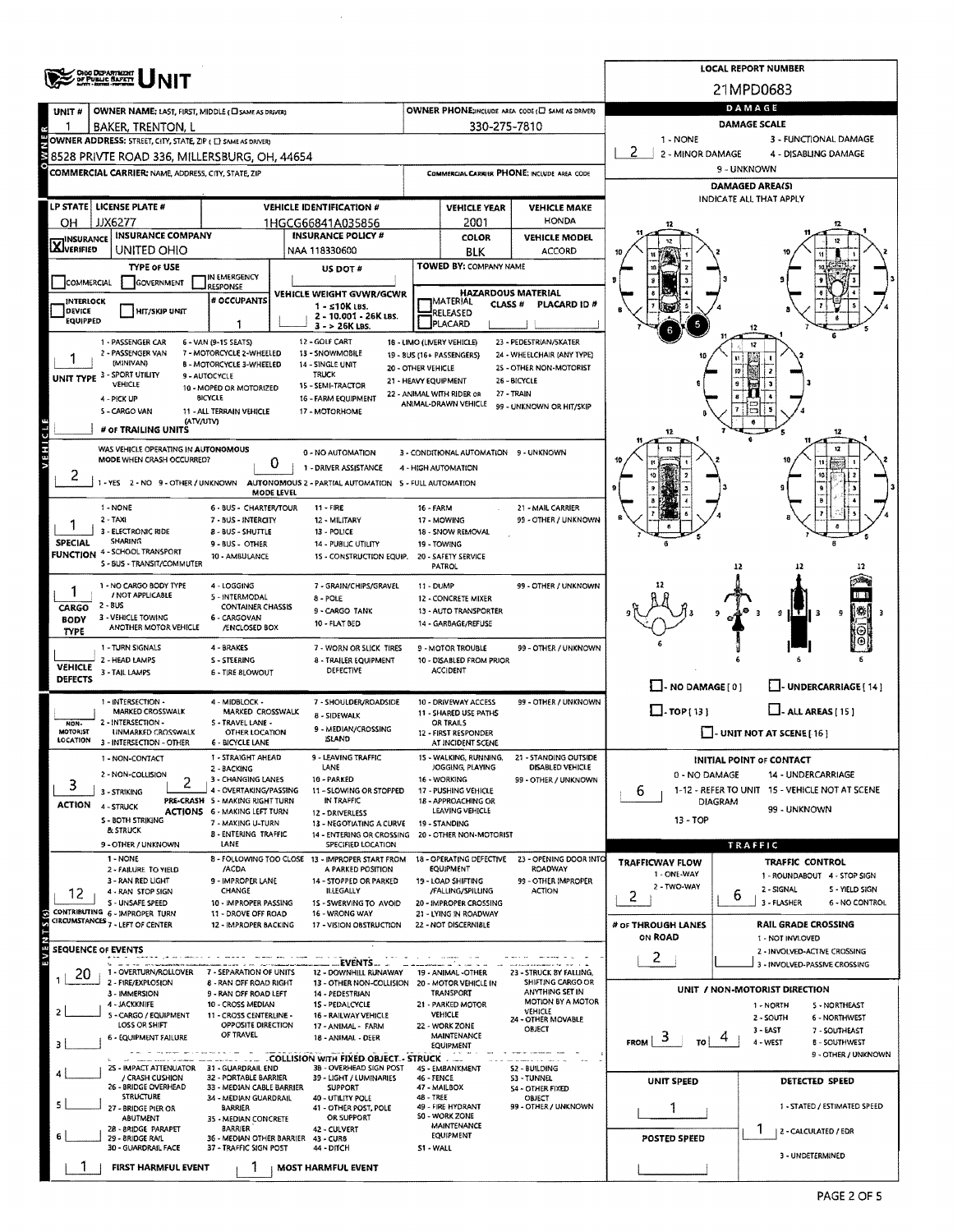|                           | ' CHIO DEPARTMENT<br>' DF PUBLIC BAPETY                            |                                                               |                                                           |             |                                                   |                                                                                                                                                   |                                                                                       | LOCAL REPORT NUMBER                                           |  |  |  |  |
|---------------------------|--------------------------------------------------------------------|---------------------------------------------------------------|-----------------------------------------------------------|-------------|---------------------------------------------------|---------------------------------------------------------------------------------------------------------------------------------------------------|---------------------------------------------------------------------------------------|---------------------------------------------------------------|--|--|--|--|
|                           |                                                                    |                                                               |                                                           |             |                                                   |                                                                                                                                                   |                                                                                       | 21MPD0683                                                     |  |  |  |  |
| UNIT#                     | OWNER NAME: LAST, FIRST, MIDDLE (C) SAME AS DRIVERY                |                                                               |                                                           | DAMAGE      |                                                   |                                                                                                                                                   |                                                                                       |                                                               |  |  |  |  |
| 2                         | HERTZ VEHICLES LLC.                                                |                                                               |                                                           |             | 800-654-4173                                      |                                                                                                                                                   |                                                                                       | <b>DAMAGE SCALE</b>                                           |  |  |  |  |
|                           | OWNER ADDRESS: STREET, CITY, STATE, ZIP ( C SAME AS DRIVER)        |                                                               |                                                           |             |                                                   |                                                                                                                                                   | 1 - NONE<br>2<br>2 - MINOR DAMAGE                                                     | 3 - FUNCTIONAL DAMAGE<br>4 - DISABLING DAMAGE                 |  |  |  |  |
| й                         | 19025 MPLEWOOD AVE, CLEVELAND, OH, 44135                           |                                                               |                                                           | 9 - UNKNOWN |                                                   |                                                                                                                                                   |                                                                                       |                                                               |  |  |  |  |
|                           | COMMERCIAL CARRIER: NAME, ADDRESS, CITY, STATE, ZIP                |                                                               | DAMAGED AREA(S)                                           |             |                                                   |                                                                                                                                                   |                                                                                       |                                                               |  |  |  |  |
|                           | LP STATE   LICENSE PLATE #                                         | <b>VEHICLE IDENTIFICATION #</b>                               | INDICATE ALL THAT APPLY                                   |             |                                                   |                                                                                                                                                   |                                                                                       |                                                               |  |  |  |  |
| он                        | <b>JJC9862</b>                                                     |                                                               | 3KPC24A63ME134208                                         |             | <b>VEHICLE YEAR</b><br>2021                       | <b>VEHICLE MAKE</b><br><b>HYUNDAI</b>                                                                                                             |                                                                                       |                                                               |  |  |  |  |
|                           | <b>INSURANCE COMPANY</b>                                           |                                                               | <b>INSURANCE POLICY #</b>                                 |             | COLOR                                             | <b>VEHICLE MODEL</b>                                                                                                                              |                                                                                       |                                                               |  |  |  |  |
| <b>X</b> INSURANCE        | <b>PROGRESSIVE</b>                                                 |                                                               | 942027217                                                 |             | GRY                                               | <b>ACCENT</b>                                                                                                                                     |                                                                                       |                                                               |  |  |  |  |
|                           | <b>TYPE OF USE</b>                                                 | IN EMERGENCY                                                  | US DOT #                                                  |             | TOWED BY: COMPANY NAME                            |                                                                                                                                                   |                                                                                       |                                                               |  |  |  |  |
| COMMERCIAL                | <b>GOVERNMENT</b>                                                  | <b>RESPONSE</b>                                               | VEHICLE WEIGHT GVWR/GCWR                                  |             | <b>HAZARDOUS MATERIAL</b>                         |                                                                                                                                                   |                                                                                       |                                                               |  |  |  |  |
| INTERLOCK<br>DEVICE       | HIT/SKIP UNIT                                                      | # OCCUPANTS                                                   | 1 - ≤10K LBS.                                             |             | IMATERIAL<br><b>CLASS #</b><br>RELEASED           | PLACARD ID#                                                                                                                                       |                                                                                       |                                                               |  |  |  |  |
| EQUIPPED                  |                                                                    | 1                                                             | 2 - 10.001 - 26K LBS.<br>$3 - 26K$ LBS.                   |             | PLACARD                                           |                                                                                                                                                   |                                                                                       |                                                               |  |  |  |  |
|                           | 1 - PASSENGER CAR                                                  | 6 - VAN (9-15 SEATS)                                          | 12 GOLF CART                                              |             | 18 - LIMO (LIVERY VEHICLE)                        | 23 - PEDESTRIAN/SKATER                                                                                                                            |                                                                                       | 12                                                            |  |  |  |  |
|                           | 2 - PASSENGER VAN<br>(MINIVAN)                                     | 7 - MOTORCYCLE 2-WHEELED<br>B - MOTORCYCLE 3-WHEELED          | 13 - SNOWMOBILE<br>14 - SINGLE UNIT<br>20 - OTHER VEHICLE |             | 19 - BUS (16+ PASSENGERS)                         | 24 - WHEELCHAIR (ANY TYPE)<br>2S - OTHER NON-MOTORIST                                                                                             |                                                                                       |                                                               |  |  |  |  |
|                           | UNIT TYPE 3 - SPORT UTILITY<br>VEHICLE                             | 9 - AUTOCYCLE<br>10 - MOPED OR MOTORIZED                      | <b>TRUCK</b><br>15 - SEMI-TRACTOR                         |             | 21 - HEAVY EQUIPMENT                              | 26 - BICYCLE                                                                                                                                      |                                                                                       |                                                               |  |  |  |  |
|                           | 4 - PICK UP                                                        | <b>BICYCLE</b>                                                | 16 - FARM EQUIPMENT                                       |             | 22 - ANIMAL WITH RIDER OR<br>ANIMAL-DRAWN VEHICLE | 27 - TRAIN<br>99 - UNKNOWN OR HIT/SKIP                                                                                                            |                                                                                       |                                                               |  |  |  |  |
|                           | S - CARGO VAN<br>(ATV/UTV)                                         | 11 - ALL TERRAIN VEHICLE                                      | 17 - MOTORHOME                                            |             |                                                   |                                                                                                                                                   |                                                                                       |                                                               |  |  |  |  |
|                           | # OF TRAILING UNITS                                                |                                                               |                                                           |             |                                                   |                                                                                                                                                   | 12                                                                                    | 12                                                            |  |  |  |  |
| <b>VEHICLE</b>            | WAS VEHICLE OPERATING IN AUTONOMOUS<br>MODE WHEN CRASH OCCURRED?   |                                                               | 0 - NO AUTOMATION                                         |             | 3 - CONDITIONAL AUTOMATION 9 - UNKNOWN            |                                                                                                                                                   |                                                                                       |                                                               |  |  |  |  |
| ۷                         |                                                                    | 0                                                             | 1 - DRIVER ASSISTANCE                                     |             | 4 - HIGH AUTOMATION                               |                                                                                                                                                   |                                                                                       |                                                               |  |  |  |  |
|                           | 1 - YES 2 - NO 9 - OTHER / UNKNOWN                                 | <b>MODE LEVEL</b>                                             | AUTONOMOUS 2 - PARTIAL AUTOMATION 5 - FULL AUTOMATION     |             |                                                   |                                                                                                                                                   |                                                                                       |                                                               |  |  |  |  |
|                           | 1 - NONE                                                           | <b>6 - BUS - CHARTER/TOUR</b>                                 | $11 - FIRE$                                               | 16 - FARM   |                                                   | 21 - MAIL CARRIER                                                                                                                                 |                                                                                       |                                                               |  |  |  |  |
|                           | $2 - TAX$<br>3 - ELECTRONIC RIDE                                   | 7 - BUS - INTERCITY<br>8 - BUS - SHUTTLE                      | 12 - MILITARY<br>13 - POLICE                              |             | 17 - MOWING<br>18 - SNOW REMOVAL                  | 99 - OTHER / UNKNOWN                                                                                                                              |                                                                                       |                                                               |  |  |  |  |
| SPECIAL                   | <b>SHARING</b>                                                     | 9 - BUS - OTHER                                               | 14 - PUBLIC UTILITY                                       |             | 19 - TOWING                                       |                                                                                                                                                   |                                                                                       |                                                               |  |  |  |  |
|                           | <b>FUNCTION 4 - SCHOOL TRANSPORT</b><br>S - BUS - TRANSIT/COMMUTER | 10 - AMBULANCE                                                | 15 - CONSTRUCTION EQUIP.                                  |             | 20 - SAFETY SERVICE<br>PATROL                     |                                                                                                                                                   |                                                                                       | 12                                                            |  |  |  |  |
|                           | 1 - NO CARGO BODY TYPE                                             | 4 - LOGGING                                                   | 7 - GRAIN/CHIPS/GRAVEL                                    | 11 - DUMP   |                                                   | 99 - OTHER / UNKNOWN                                                                                                                              |                                                                                       |                                                               |  |  |  |  |
|                           | / NOT APPLICABLE                                                   | S - INTERMODAL                                                | 8 - POLE                                                  |             | 12 - CONCRETE MIXER                               |                                                                                                                                                   |                                                                                       |                                                               |  |  |  |  |
| CARGO<br><b>BODY</b>      | $2 - BUS$<br>3 - VEHICLE TOWING                                    | <b>CONTAINER CHASSIS</b><br><b>6 - CARGOVAN</b>               | 9 - CARGO TANK                                            |             | 13 - AUTO TRANSPORTER                             |                                                                                                                                                   |                                                                                       | 838<br>9<br>9<br>$\mathbf{H}$                                 |  |  |  |  |
| <b>TYPE</b>               | ANOTHER MOTOR VEHICLE                                              | /ENCLOSED BOX                                                 | <b>10 - FLAT BED</b>                                      |             | 14 - GARBAGE/REFUSE                               |                                                                                                                                                   |                                                                                       |                                                               |  |  |  |  |
|                           | 1 - TURN SIGNALS<br>2 - HEAD LAMPS                                 | 4 - BRAKES<br>S - STEERING                                    | 7 - WORN OR SLICK TIRES                                   |             | 9 - MOTOR TROUBLE<br>10 - DISABLEO FROM PRIOR     | 99 - OTHER / UNKNOWN                                                                                                                              |                                                                                       |                                                               |  |  |  |  |
| <b>VEHICLE</b><br>DEFECTS | 3 - TAIL LAMPS                                                     | 6 - TIRE BLOWOUT                                              | 8 - TRAILER EQUIPMENT<br>DEFECTIVE                        |             | <b>ACCIDENT</b>                                   |                                                                                                                                                   |                                                                                       |                                                               |  |  |  |  |
|                           |                                                                    |                                                               |                                                           |             |                                                   |                                                                                                                                                   | $\Box$ - NO DAMAGE [ 0 ]                                                              | L. UNDERCARRIAGE [ 14 ]                                       |  |  |  |  |
|                           | 1 - INTERSECTION -<br>MARKED CROSSWALK                             | 4 - MIDBLOCK -<br>MARKED CROSSWALK                            | 7 - SHOULDER/ROADSIDE<br><b>8 - SIDEWALK</b>              |             | 10 - DRIVEWAY ACCESS<br>11 - SHARED USE PATHS     | 99 - OTHER / UNKNOWN                                                                                                                              | $\Box$ -TOP[13]                                                                       | $\Box$ - ALL AREAS (15)                                       |  |  |  |  |
| NON-<br><b>MOTORIST</b>   | 2 - INTERSECTION -<br>UNMARKED CROSSWALK                           | S - TRAVEL LANE -<br>OTHER LOCATION                           | 9 - MEDIAN/CROSSING                                       |             | OR TRAILS<br>12 - FIRST RESPONDER                 |                                                                                                                                                   |                                                                                       | $\Box$ - UNIT NOT AT SCENE [ 16 ]                             |  |  |  |  |
| LOCATION                  | 3 - INTERSECTION - OTHER                                           | 6 - BICYCLE LANE                                              | <b>ISLAND</b>                                             |             | AT INCIDENT SCENE                                 |                                                                                                                                                   |                                                                                       |                                                               |  |  |  |  |
|                           | 1 - NON-CONTACT                                                    | 1 - STRAIGHT AHEAD<br>2 - BACKING                             | 9 - LEAVING TRAFFIC<br>LANE                               |             | 15 - WALKING, RUNNING,<br>JOGGING, PLAYING        | 21 - STANDING OUTSIDE<br>DISABLED VEHICLE                                                                                                         |                                                                                       | INITIAL POINT OF CONTACT                                      |  |  |  |  |
| 3                         | 2 - NON-COLLISION                                                  | 3 - CHANGING LANES                                            | 10 - PARKED                                               |             | 16 - WORKING                                      | 99 - OTHER / UNKNOWN                                                                                                                              | 0 - NO DAMAGE<br>14 - UNDERCARRIAGE                                                   |                                                               |  |  |  |  |
| <b>ACTION</b>             | 3 - STRIKING<br>4 - STRUCK                                         | 4 - OVERTAKING/PASSING<br>PRE-CRASH 5 - MAKING RIGHT TURN     | 11 - SLOWING OR STOPPED<br>IN TRAFFIC                     |             | 17 - PUSHING VEHICLE<br>18 - APPROACHING OR       |                                                                                                                                                   | 1-12 - REFER TO UNIT 15 - VEHICLE NOT AT SCENE<br>6<br><b>DIAGRAM</b><br>99 - UNKNOWN |                                                               |  |  |  |  |
|                           | 5 - BOTH STRIKING                                                  | <b>ACTIONS 6 - MAKING LEFT TURN</b><br>7 - MAKING U-TURN      | 12 - DRIVERLESS<br>13 - NEGOTIATING A CURVE               |             | LEAVING VEHICLE<br>19 - STANDING                  |                                                                                                                                                   | 13 - TOP                                                                              |                                                               |  |  |  |  |
|                           | & STRUCK<br>9 - OTHER / UNKNOWN                                    | 8 - ENTERING TRAFFIC<br>LANE                                  | 14 - ENTERING OR CROSSING<br>SPECIFIED LOCATION           |             | 20 - OTHER NON-MOTORIST                           |                                                                                                                                                   |                                                                                       |                                                               |  |  |  |  |
|                           | 1 - NONE                                                           |                                                               | 8 - FOLLOWING TOO CLOSE 13 - IMPROPER START FROM          |             | 18 - OPERATING DEFECTIVE                          | 23 - OPENING DOOR INTO                                                                                                                            | TRAFFICWAY FLOW                                                                       | TRAFFIC<br>TRAFFIC CONTROL                                    |  |  |  |  |
|                           | 2 - FAILURE TO YIELD<br>3 - RAN RED LIGHT                          | /ACDA<br>9 - IMPROPER LANE                                    | A PARKED POSITION<br>14 - STOPPED OR PARKED               |             | EQUIPMENT<br>19 - LOAD SHIFTING                   | ROADWAY<br>99 - OTHER IMPROPER                                                                                                                    | 1 - ONE-WAY                                                                           | 1 - ROUNDABOUT 4 - 5TOP 5IGN                                  |  |  |  |  |
| 12                        | 4 - RAN STOP SIGN                                                  | CHANGE                                                        | <b>ILLEGALLY</b>                                          |             | /FALLING/SPILLING                                 | <b>ACTION</b>                                                                                                                                     | 2 - TWO-WAY<br>2                                                                      | 2 - SIGNAL<br>5 - YIELD SIGN<br>6                             |  |  |  |  |
|                           | S - UNSAFE SPEED<br>CONTRIBUTING 6 - IMPROPER TURN                 | 10 - IMPROPER PASSING<br>11 - DROVE OFF ROAD                  | 15 - SWERVING TO AVOID<br>16 - WRONG WAY                  |             | 20 - IMPROPER CROSSING<br>21 - LYING IN ROADWAY   |                                                                                                                                                   |                                                                                       | 3 - FLASHER<br><b>6 - NO CONTROL</b>                          |  |  |  |  |
| EVENTS(s)                 | CIRCUMSTANCES <sub>7</sub> - LEFT OF CENTER                        | 12 - IMPROPER BACKING                                         | 17 - VISION OBSTRUCTION                                   |             | 22 - NOT DISCERNIBLE                              |                                                                                                                                                   | # of THROUGH LANES                                                                    | RAIL GRADE CROSSING                                           |  |  |  |  |
| <b>SEOUENCE OF EVENTS</b> |                                                                    |                                                               |                                                           |             |                                                   |                                                                                                                                                   | ON ROAD                                                                               | 1 - NOT INVLOVED<br>2 - INVOLVED-ACTIVE CROSSING              |  |  |  |  |
|                           | 1 - OVERTURN/ROLLOVER                                              | 7 - SEPARATION OF UNITS                                       | <b>EVENTS</b><br>12 - DOWNHILL RUNAWAY                    |             | 19 - ANIMAL -OTHER                                | 23 - STRUCK BY FALLING,                                                                                                                           | 2                                                                                     | 3 - INVOLVED-PASSIVE CROSSING                                 |  |  |  |  |
| 20                        | 2 - FIRE/EXPLOSION                                                 | <b>B - RAN OFF ROAD RIGHT</b>                                 | 13 - OTHER NON-COLLISION 20 - MOTOR VEHICLE IN            |             |                                                   | SHIFTING CARGO OR                                                                                                                                 |                                                                                       | UNIT / NON-MOTORIST DIRECTION                                 |  |  |  |  |
|                           | 3 - IMMERSION<br>4 - JACKKNIFE                                     | 9 - RAN OFF ROAD LEFT<br>10 - CROSS MEDIAN                    | 14 - PEDESTRIAN<br>15 - PEDALCYCLE                        |             | <b>TRANSPORT</b><br>21 - PARKED MOTOR             | ANYTHING SET IN<br>MOTION BY A MOTOR                                                                                                              |                                                                                       | 1 - NORTH<br><b>S - NORTHEAST</b>                             |  |  |  |  |
| 2                         | S - CARGO / EQUIPMENT<br>LOSS OR SHIFT                             | 11 - CROSS CENTERLINE -<br>OPPOSITE DIRECTION                 | 16 - RAILWAY VEHICLE<br>17 - ANIMAL - FARM                |             | <b>VEHICLE</b><br>22 - WORK ZONE                  | VEHICLE<br>24 - OTHER MOVABLE                                                                                                                     |                                                                                       | $2 - SOLTH$<br>6 - NORTHWEST                                  |  |  |  |  |
| 3                         | 6 - EQUIPMENT FAILURE                                              | OF TRAVEL                                                     | 18 - ANIMAL - DEER                                        |             | MAINTENANCE                                       | <b>OBJECT</b>                                                                                                                                     | <b>FROM</b><br>TO I                                                                   | $3 - EAST$<br>7 - SOUTHEAST<br>೨<br>4 - WEST<br>8 - SOUTHWEST |  |  |  |  |
|                           |                                                                    |                                                               | COLLISION WITH FIXED OBJECT - STRUCK                      |             | <b>EQUIPMENT</b>                                  | $\begin{array}{cccccccccccccc} \mathbf{m} & \mathbf{m} & \mathbf{m} & \mathbf{m} & \mathbf{m} & \mathbf{m} & \mathbf{m} & \mathbf{m} \end{array}$ |                                                                                       | 9 - OTHER / UNKNOWN                                           |  |  |  |  |
|                           | 25 - IMPACT ATTENUATOR 31 - GUARDRAIL END<br>/ CRASH CUSHION       | 32 - PORTABLE BARRIER                                         | 38 - OVERHEAD SIGN POST<br>39 - LIGHT / LUMINARIES        | 46 - FENCE  | 45 - EMBANKMENT                                   | 52 - BUILDING<br>53 - TUNNEL                                                                                                                      | <b>UNIT SPEED</b>                                                                     | DETECTED SPEED                                                |  |  |  |  |
|                           | 26 - BRIDGE OVERHEAD<br><b>STRUCTURE</b>                           | 33 - MEDIAN CABLE BARRIER<br>34 - MEDIAN GUARDRAIL            | <b>SUPPORT</b><br>40 - UTILITY POLE                       | 48 - TREE   | 47 - MAILBOX                                      | 54 - OTHER FIXED<br>OBJECT                                                                                                                        |                                                                                       |                                                               |  |  |  |  |
|                           | 27 - BRIDGE PIER OR                                                | <b>BARRIER</b>                                                | 41 - OTHER POST, POLE<br>OR SUPPORT                       |             | 49 - FIRE HYDRANT<br>50 - WORK ZONE               | 99 - OTHER / UNKNOWN                                                                                                                              |                                                                                       | 1 - STATED / ESTIMATED SPEED                                  |  |  |  |  |
|                           | ABUTMENT<br>28 - BRIDGE PARAPET                                    | 35 - MEDIAN CONCRETE<br><b>BARRIER</b>                        | 42 - CULVERT                                              |             | MAINTENANCE<br><b>EQUIPMENT</b>                   |                                                                                                                                                   |                                                                                       | ٦<br>2 - CALCULATED / EDR                                     |  |  |  |  |
|                           | 29 - BRIDGE RAIL<br>30 - GUARDRAIL FACE                            | 36 - MEDIAN OTHER BARRIER 43 - CURB<br>37 - TRAFFIC SIGN POST | 44 - DITCH                                                | 51 - WALL   |                                                   |                                                                                                                                                   | <b>POSTED SPEED</b>                                                                   |                                                               |  |  |  |  |
|                           | FIRST HARMFUL EVENT                                                |                                                               | <b>MOST HARMFUL EVENT</b>                                 |             |                                                   |                                                                                                                                                   |                                                                                       | 3 - UNDETERMINED                                              |  |  |  |  |

 $\mathcal{A}^{\mathcal{A}}$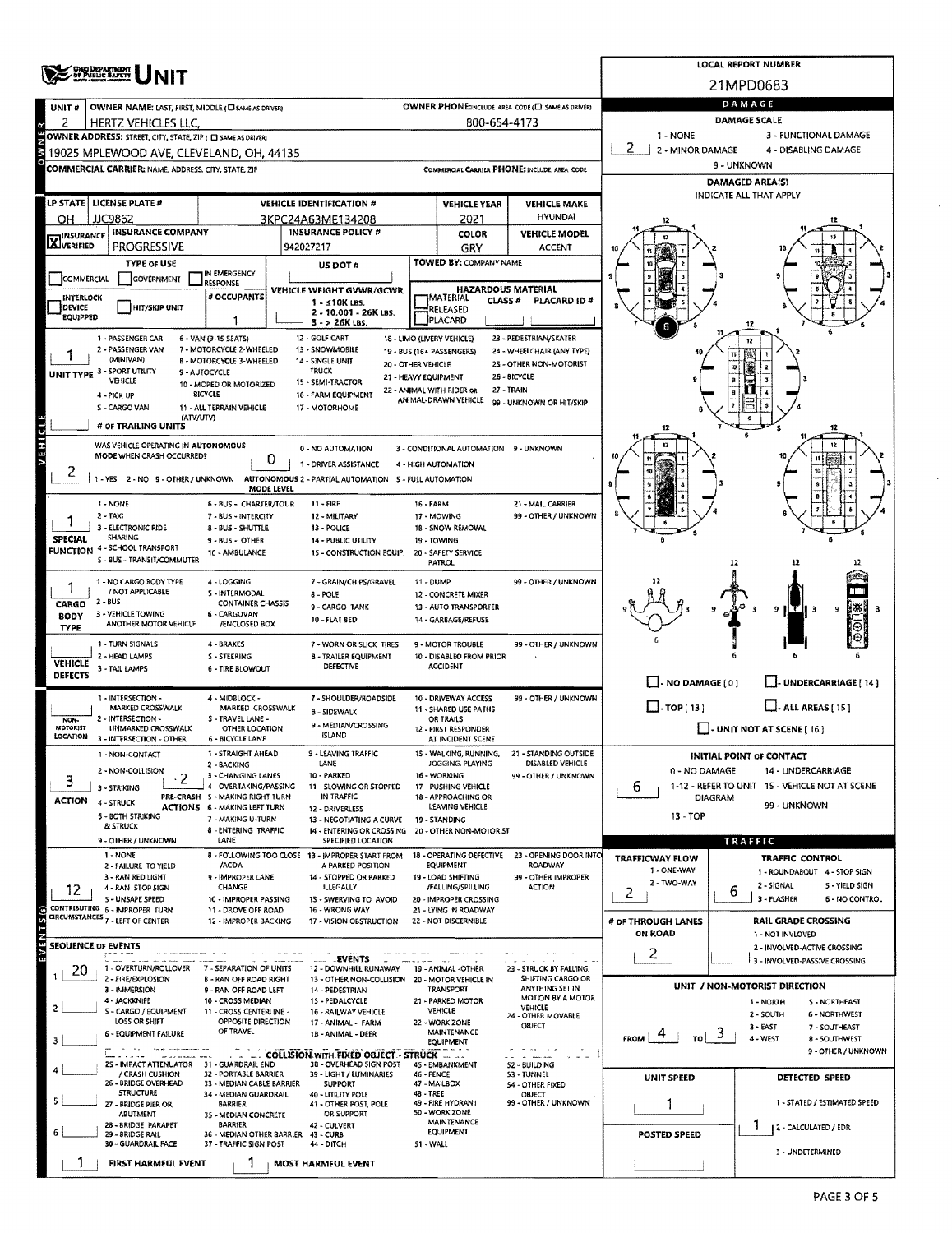|                                                                                                                   | <b><i>SEERERE MOTORIST / NON-MOTORIST</i></b> |                                          |                                                        |                                                                                                                                      |                                                                                                                                      |                                                                            |                                                                           |                                                                    |                                                         |                                                            |                                                | <b>LOCAL REPORT NUMBER</b><br>21MPD0683                    |                                                                    |                                   |                         |                                                    |                            |  |  |
|-------------------------------------------------------------------------------------------------------------------|-----------------------------------------------|------------------------------------------|--------------------------------------------------------|--------------------------------------------------------------------------------------------------------------------------------------|--------------------------------------------------------------------------------------------------------------------------------------|----------------------------------------------------------------------------|---------------------------------------------------------------------------|--------------------------------------------------------------------|---------------------------------------------------------|------------------------------------------------------------|------------------------------------------------|------------------------------------------------------------|--------------------------------------------------------------------|-----------------------------------|-------------------------|----------------------------------------------------|----------------------------|--|--|
| UNIT #                                                                                                            |                                               | NAME: LAST, FIRST, MIDDLE                |                                                        |                                                                                                                                      |                                                                                                                                      |                                                                            |                                                                           |                                                                    |                                                         |                                                            |                                                |                                                            | DATE OF BIRTH                                                      |                                   |                         | AGE                                                | <b>GENDER</b>              |  |  |
|                                                                                                                   | BAKER, TRENTON, L                             |                                          |                                                        |                                                                                                                                      |                                                                                                                                      |                                                                            |                                                                           |                                                                    |                                                         | 21<br>01/06/2000                                           |                                                |                                                            |                                                                    |                                   |                         | м                                                  |                            |  |  |
|                                                                                                                   |                                               | <b>ADDRESS: STREET, CITY, STATE, ZIP</b> |                                                        |                                                                                                                                      |                                                                                                                                      |                                                                            |                                                                           |                                                                    |                                                         |                                                            |                                                |                                                            | <b>CONTACT PHONE - INCLUDE AREA CODE</b>                           |                                   |                         |                                                    |                            |  |  |
|                                                                                                                   |                                               |                                          | 8528 PRIVTE ROAD 336, MILLERSBURG, OH, 44654           |                                                                                                                                      |                                                                                                                                      |                                                                            |                                                                           |                                                                    |                                                         |                                                            | 330-275-7810                                   |                                                            |                                                                    |                                   |                         |                                                    |                            |  |  |
| <b>INJURIES INJURED</b>                                                                                           | <b>TAKEN</b>                                  |                                          | <b>EMS AGENCY (NAME)</b>                               |                                                                                                                                      |                                                                                                                                      |                                                                            | INJURED TAKEN TO: MEDICAL FACILITY (NAME CITY)                            |                                                                    | <b>SAFETY EQUIPMENT</b><br><b>USED</b>                  |                                                            | DOT-COMPLIANT<br><b>MC HELMET</b>              |                                                            | <b>SEATING</b><br>POSITION                                         |                                   | <b>AIR BAG USAGE</b>    | <b>EJECTION</b>                                    | <b>TRAPPED</b>             |  |  |
| s                                                                                                                 | BY<br>ت 1 ن                                   |                                          | <b>OPERATOR LICENSE NUMBER</b>                         |                                                                                                                                      |                                                                                                                                      |                                                                            |                                                                           | LOCAL                                                              | 99                                                      |                                                            |                                                |                                                            | 1                                                                  |                                   | 1                       | 1                                                  | 1                          |  |  |
| <b>OL STATE</b>                                                                                                   |                                               |                                          |                                                        |                                                                                                                                      |                                                                                                                                      | OFFENSE CHARGED                                                            |                                                                           | <b>CODE</b>                                                        | OFFENSE DESCRIPTION                                     |                                                            |                                                |                                                            |                                                                    |                                   | <b>CITATION NUMBER</b>  |                                                    |                            |  |  |
| OH<br>OL CLASS                                                                                                    | UT152584<br><b>ENDORSEMENT</b>                |                                          | <b>RESTRICTION SELECT UP TO 3</b>                      |                                                                                                                                      |                                                                                                                                      |                                                                            |                                                                           |                                                                    | <b>CONDITION</b>                                        |                                                            | ALCOHOL TEST                                   |                                                            |                                                                    |                                   |                         | <b>DRUG TEST(S)</b>                                |                            |  |  |
|                                                                                                                   |                                               |                                          |                                                        | <b>DRIVER</b>                                                                                                                        | <b>DISTRACTED</b>                                                                                                                    | ALCOHOL                                                                    | ALCOHOL / DRUG SUSPECTED                                                  | MARUUANA                                                           |                                                         | <b>STATUS</b>                                              | <b>TYPE</b>                                    |                                                            | VALUE                                                              | <b>STATUS</b>                     | <b>TYPE</b>             |                                                    | RESULTS SELECT UP TO 4     |  |  |
| 4                                                                                                                 |                                               |                                          |                                                        | BY <sub>1</sub>                                                                                                                      |                                                                                                                                      |                                                                            | OTHER DRUG                                                                |                                                                    | 1                                                       | 1                                                          | 1                                              |                                                            |                                                                    | -1                                | -1                      |                                                    |                            |  |  |
| UNIT #                                                                                                            |                                               |                                          | NAME: LAST, FIRST, MIDDLE                              |                                                                                                                                      |                                                                                                                                      |                                                                            |                                                                           |                                                                    |                                                         |                                                            |                                                |                                                            | DATE OF BIRTH                                                      |                                   |                         | AGE                                                | <b>GENDER</b>              |  |  |
| 2                                                                                                                 | SCOEN, EMILY, K                               |                                          |                                                        |                                                                                                                                      |                                                                                                                                      |                                                                            |                                                                           |                                                                    |                                                         |                                                            |                                                |                                                            | 04/26/1996                                                         |                                   |                         | 25                                                 | F                          |  |  |
|                                                                                                                   | <b>ADDRESS: STREET, CITY, STATE, ZIP</b>      |                                          | 608 19TH AVE APT 5, MENOMONIE, WI, 54751               |                                                                                                                                      |                                                                                                                                      |                                                                            |                                                                           |                                                                    |                                                         |                                                            | 651-335-3324                                   |                                                            | <b>CONTACT PHONE - INCLUDE AREA CODE</b>                           |                                   |                         |                                                    |                            |  |  |
|                                                                                                                   |                                               |                                          | <b>INJURIES INJURED EMS AGENCY (NAME)</b>              |                                                                                                                                      |                                                                                                                                      |                                                                            | INJURED TAKEN TO: MEDICAL FACILITY (NAME CITY)                            |                                                                    | <b>SAFETY EQUIPMENT</b>                                 |                                                            |                                                |                                                            | <b>SEATING</b>                                                     |                                   | <b>AIR BAG USAGE!</b>   | <b>EJECTION</b>                                    | <b>TRAPPED</b>             |  |  |
| 5                                                                                                                 | <b>TAKEN</b><br>BY                            |                                          |                                                        |                                                                                                                                      |                                                                                                                                      |                                                                            |                                                                           |                                                                    | <b>USED</b><br>99                                       |                                                            | <b>DOT-COMPLIANT</b><br><sup>I</sup> MC HELMET |                                                            | POSITION<br>1                                                      |                                   | -1                      | 1                                                  |                            |  |  |
|                                                                                                                   | ر 1 ن                                         |                                          | OL STATE OPERATOR LICENSE NUMBER                       |                                                                                                                                      |                                                                                                                                      | OFFENSE CHARGED                                                            |                                                                           | LOCAL                                                              | OFFENSE DESCRIPTION                                     |                                                            |                                                |                                                            |                                                                    |                                   | <b>CITATION NUMBER</b>  |                                                    | 1                          |  |  |
| W١                                                                                                                | S500-2119-6646-02                             |                                          |                                                        |                                                                                                                                      |                                                                                                                                      |                                                                            |                                                                           | CODE<br>$\mathbf{I}$                                               |                                                         |                                                            |                                                |                                                            |                                                                    |                                   |                         |                                                    |                            |  |  |
| OL CLASS                                                                                                          | <b>ENDORSEMENT</b>                            |                                          | <b>RESTRICTION SELECT UP TO 3</b>                      | <b>DRIVER</b>                                                                                                                        |                                                                                                                                      |                                                                            | ALCOHOL / DRUG SUSPECTED                                                  |                                                                    | <b>CONDITION</b>                                        |                                                            | <b>ALCOHOL TEST</b>                            |                                                            |                                                                    |                                   |                         | <b>DRUG TEST(S)</b>                                |                            |  |  |
|                                                                                                                   |                                               |                                          |                                                        |                                                                                                                                      | <b>DISTRACTED</b>                                                                                                                    | ALCOHOL                                                                    |                                                                           | MARIJUANA                                                          |                                                         | STATUS                                                     | <b>TYPE</b>                                    |                                                            | VALUE                                                              | <b>STATUS</b>                     | <b>TYPE</b>             |                                                    | RESULTS SELECT UP TO 4     |  |  |
| 4                                                                                                                 |                                               |                                          |                                                        | BY                                                                                                                                   | 1                                                                                                                                    |                                                                            | <b>OTHER DRUG</b>                                                         |                                                                    | 1                                                       | 1                                                          | 1                                              |                                                            |                                                                    | 1                                 | -1                      |                                                    |                            |  |  |
| UNIT #                                                                                                            |                                               |                                          | NAME: LAST, FIRST, MIDDLE                              |                                                                                                                                      |                                                                                                                                      |                                                                            |                                                                           |                                                                    |                                                         |                                                            |                                                |                                                            | DATE OF BIRTH                                                      |                                   |                         | AGE                                                | <b>GENDER</b>              |  |  |
|                                                                                                                   | ADDRESS: STREET, CITY, STATE, ZIP             |                                          |                                                        |                                                                                                                                      |                                                                                                                                      |                                                                            |                                                                           |                                                                    |                                                         |                                                            |                                                |                                                            |                                                                    |                                   |                         |                                                    |                            |  |  |
|                                                                                                                   |                                               |                                          |                                                        |                                                                                                                                      |                                                                                                                                      |                                                                            |                                                                           |                                                                    |                                                         |                                                            |                                                |                                                            | <b>CONTACT PHONE - INCLUDE AREA CODE</b>                           |                                   |                         |                                                    |                            |  |  |
| <b>INJURIES INJURED</b>                                                                                           |                                               |                                          | <b>EMS AGENCY (NAME)</b>                               |                                                                                                                                      |                                                                                                                                      | INJURED TAKEN TO: MEDICAL FACILITY (NAME, CITY)<br><b>SAFETY EQUIPMENT</b> |                                                                           |                                                                    |                                                         |                                                            | <b>SEATING</b>                                 |                                                            |                                                                    |                                   |                         | AIR BAG USAGE<br><b>EJECTION</b><br><b>TRAPPED</b> |                            |  |  |
|                                                                                                                   | <b>TAKEN</b><br>8Y                            |                                          |                                                        |                                                                                                                                      |                                                                                                                                      | <b>USED</b>                                                                |                                                                           |                                                                    |                                                         | <b>DOT-COMPLIANT</b><br>POSITION<br><sup>J</sup> MC HELMET |                                                |                                                            |                                                                    |                                   |                         |                                                    |                            |  |  |
|                                                                                                                   |                                               |                                          | OL STATE OPERATOR LICENSE NUMBER                       |                                                                                                                                      | LOCAL<br>OFFENSE DESCRIPTION<br><b>OFFENSE CHARGED</b>                                                                               |                                                                            |                                                                           |                                                                    |                                                         |                                                            |                                                |                                                            |                                                                    | <b>CITATION NUMBER</b>            |                         |                                                    |                            |  |  |
|                                                                                                                   |                                               |                                          |                                                        |                                                                                                                                      |                                                                                                                                      |                                                                            |                                                                           | CODE                                                               |                                                         |                                                            |                                                |                                                            |                                                                    |                                   |                         |                                                    |                            |  |  |
| OL CLASS                                                                                                          | <b>ENOORSEMENT</b>                            |                                          | <b>RESTRICTION SELECT UP TO 3</b>                      |                                                                                                                                      | <b>DRIVER</b><br><b>DISTRACTED</b>                                                                                                   |                                                                            | ALCOHOL / DRUG SUSPECTED                                                  |                                                                    | <b>CONDITION</b>                                        |                                                            | <b>ALCOHOL TEST</b>                            |                                                            |                                                                    |                                   |                         | DRUG TEST(S)                                       |                            |  |  |
|                                                                                                                   |                                               |                                          |                                                        | BY                                                                                                                                   |                                                                                                                                      | ALCOHOL                                                                    | <b>OTHER DRUG</b>                                                         | MARIJUANA                                                          |                                                         | <b>STATUS</b>                                              | <b>TYPE</b>                                    |                                                            | VALUE                                                              | <b>STATUS</b>                     | TYPE                    |                                                    | RESULTS SELECT UP TO 4     |  |  |
|                                                                                                                   | INJURIES                                      |                                          | <b>SEATING POSITION</b>                                |                                                                                                                                      | AIR BAG                                                                                                                              |                                                                            |                                                                           | OL CLASS                                                           | OL RESTRICTION(S)                                       |                                                            |                                                |                                                            | <b>DRIVER DISTRACTION</b>                                          |                                   |                         | IBIRILI                                            |                            |  |  |
| $1 - FATAL$                                                                                                       |                                               |                                          | FRONT - LEFT SIDE                                      | 1 - NOT DEPLOYED                                                                                                                     | 2. DEPLOYED FRONT                                                                                                                    |                                                                            | 1 - CLASS A                                                               |                                                                    | - ALCOHOL INTERLOCK                                     |                                                            |                                                |                                                            | 1. NOT DISTRACTED & &                                              |                                   |                         | 1 - NONE GIVEN                                     |                            |  |  |
| 2 - SUSPECTED SERIOUS<br><b>INJURY &amp; LAND</b>                                                                 |                                               |                                          | (MOTORCYCLE DRIVER)<br>22 FRONT - MIDDLE.              | 3 - DEPLOYED SIDE                                                                                                                    | 4- DEPLOYED BOTH                                                                                                                     |                                                                            | $2 - CLASSB$                                                              |                                                                    | <b>DEVICE</b><br>CDL INTRASTATE ONLY                    |                                                            |                                                |                                                            | 2 - MANUALLY OPERATING AN<br>ELECTRONIC                            |                                   |                         | 2 - TEST REFUSED<br>3 - TEST GIVEN,                |                            |  |  |
| 3 - SUSPECTED MINOR<br><b>INJURY</b>                                                                              |                                               |                                          | <b>FRONT - RIGHT SIDE</b><br>4 - SECOND - LEFT SIDE    | <b>FRONT/SIDE</b>                                                                                                                    | 5'- NOT APPLICABLE                                                                                                                   |                                                                            | $3 - CLASSC$                                                              |                                                                    | -CORRECTIVE LENSES<br>- FARM WAIVER                     |                                                            |                                                |                                                            | <b>COMMUNICATION DEVICE</b><br>(TEXTING, TYPING,"                  |                                   |                         | / UNUSABLE                                         | <b>CONTAMINATED SAMPLE</b> |  |  |
| 4 - POSSIBLE INJURY '.<br>5 - NO APPARENT INJURY                                                                  |                                               |                                          | (MOTORCYCLE PASSENGER)<br>- SECOND - MIDDLE            |                                                                                                                                      | 4 - REGULAR CLASS<br>(5 - EXCEPT CLASS A BUS.<br>9 - DEPLOYMENT UNKNOWN<br>$(OHIO = D)$<br>:6 - EXCEPT CLASS A                       |                                                                            |                                                                           | <b>DIALINGL</b><br>- TALKING ON HANDS-FREE<br>COMMUNICATION DEVICE |                                                         |                                                            |                                                | 4 - TEST GIVEN,<br><b>RESULTS KNOWN</b><br>5 - TEST GIVEN, |                                                                    |                                   |                         |                                                    |                            |  |  |
|                                                                                                                   |                                               |                                          | 6 - SECOND - RIGHT SIDE.<br>! 7 - THIRD ~ LEFT SIDE    |                                                                                                                                      | & CLASS B BUS<br>S - M/C MOPED ONLY<br>7 - EXCEPT TRACTOR-TRAILER'<br><b>EJECTION</b><br>8 - INTERMEDIATE LICENSE<br>6 - NO VALID OL |                                                                            |                                                                           |                                                                    |                                                         |                                                            |                                                |                                                            | 4 - TALKING ON HAND-HELD<br>COMMUNICATION DEVICE                   |                                   |                         | RESULTS UNKNOWN                                    |                            |  |  |
| <b>INJURIES TAKEN BY</b><br>- NOT TRANSPORTED                                                                     |                                               |                                          | (MOTORCYCLE SIDE CAR)<br>8 - THIRD - MIDDLE            | 1 - Not ejected 1.                                                                                                                   | 2 - PARTIALLY EJECTED                                                                                                                |                                                                            |                                                                           | OL ENDORSEMENT                                                     | <b>RESTRICTIONS</b><br>LEARNER'S PERMIT                 |                                                            |                                                |                                                            | - OTHER ACTIVITY WITH AN<br>ELECTRONIC DEVICE                      |                                   | 1 - NONE                |                                                    | <b>ALCOHOL TEST TYPE</b>   |  |  |
| <b>TREATED AT SCENE</b>                                                                                           |                                               |                                          | 9 - THIRD - RIGHT SIDE<br>10 - SLEEPER SECTION         |                                                                                                                                      | S - TOTALLY, EJECTED :<br>4 NOT APPLICABLE.                                                                                          |                                                                            | H - HAZMAT                                                                |                                                                    | <b>RESTRICTIONS</b><br>10 - LIMITED TO DAYLIGHT         |                                                            |                                                |                                                            | 6 - PASSENGER<br>7 - OTHER DISTRACTION                             |                                   | 2 - BLOOD-              |                                                    |                            |  |  |
| $2 - EMS$<br>3 - POLICE                                                                                           |                                               |                                          | OF TRUCK CAB<br>- PASSENGER IN<br>OTHER ENCLOSED CARGO |                                                                                                                                      | <b>TRAPPED</b>                                                                                                                       |                                                                            | M - MOTORCYCLE                                                            |                                                                    | ONLY<br>11 - LIMITED TO EMPLOYMENT                      |                                                            |                                                |                                                            | INSIDE THE VEHICLE<br>- OTHER DISTRACTION.                         |                                   | 3 - URINE<br>4 - BREATH |                                                    |                            |  |  |
| 1 - NOT TRAPPED<br>AREA (NON-TRAILING UNIT,<br>9 - OTHER / UNKNOWN<br>2 - EXTRICATED BY<br>BUS, PICK-UP WITH CAPI |                                               |                                          |                                                        |                                                                                                                                      | 12 - LIMITED - OTHER<br>P - PASSENGER<br>13 - MECHANICAL DEVICES<br>N-TANKER                                                         |                                                                            |                                                                           |                                                                    |                                                         |                                                            |                                                | OUTSIDE THE VEHICLE<br>19 - OTHER / UNKNOWN L              |                                                                    | i 5 - OTHER-                      |                         |                                                    |                            |  |  |
| 12 - PASSENGER IN<br><b>SAFETY EQUIPMENT</b><br>UNENCLOSED CARGO AREA<br>3. FREED BY                              |                                               |                                          |                                                        | MECHANICAL MEANS                                                                                                                     |                                                                                                                                      | Q - MOTOR SCOOTER                                                          |                                                                           | (SPECIAL BRAKES, HAND<br>CONTROLS, OR OTHER                        |                                                         |                                                            |                                                | CONDITION                                                  |                                                                    | <b>DRUG TEST TYPE</b><br>1 - NONE |                         |                                                    |                            |  |  |
| 1 - None USED<br>13. TRAILING UNIT<br>ೆ<br>2 - SHOULDER BELT ONLY<br>14 - RIDING ON VEHICLE.                      |                                               |                                          |                                                        | ADAPTIVE DEVICES).<br>R - THREE-WHEEL-<br>NON-MECHANICAL MEANS<br>14 - MILITARY VEHICLES ONLY-<br>MOTORCYCLE.<br>15 - MOTOR VEHICLES |                                                                                                                                      |                                                                            | 1 - APPARENTLY NORMAL<br>2 - PHYSICAL IMPAIRMENT.<br>3 - EMOTIONAL (E.G.) |                                                                    |                                                         |                                                            |                                                | 2 - BLOOD<br>¦ 3 - URINE.<br>$4 -$ other                   |                                                                    |                                   |                         |                                                    |                            |  |  |
| <b>USED</b><br>3 - LAP BELT ONLY USED                                                                             |                                               |                                          | <b>EXTERIOR</b><br>(NON-TRAILING UNIT)                 |                                                                                                                                      |                                                                                                                                      |                                                                            | S - SCHOOL BUS<br>T - DOUBLE & TRIPLE.                                    |                                                                    | <b>WITHOUT AIR BRAKES</b><br><b>116. OUTSIDE MIRROR</b> |                                                            |                                                | DISTURBED)                                                 | DEPRESSED, ANGRY                                                   |                                   |                         |                                                    |                            |  |  |
| 15 - NON-MOTORIST<br>4 - SHOULDER & LAP BELT<br>99 - OTHER / UNKNOWN<br><b>USED</b>                               |                                               |                                          |                                                        |                                                                                                                                      | <b>TRAILERS</b>                                                                                                                      |                                                                            | $-117$ $_{\odot}$ prosthetic aid $\lesssim$<br>⊱18≔ OTHER                 |                                                                    |                                                         | - ILLNESS                                                  | - FELL ASLEEP, FAINTED,                        |                                                            | <b>DRUG TEST RESULT(S)</b><br>1 - AMPHETAMINES<br>2 - BARBITURATES |                                   |                         |                                                    |                            |  |  |
| 5 - CHILD RESTRAINT SYSTEM<br>- FORWARD FACING                                                                    |                                               |                                          |                                                        |                                                                                                                                      |                                                                                                                                      |                                                                            | X - TANKER / HAZMAT                                                       |                                                                    |                                                         |                                                            |                                                |                                                            | FATIGUED, ETC.<br>- UNDER THE INFLUENCE OF                         |                                   |                         | 3 - BENZODIAZEPINES<br>4 - CANNABINOIDS            |                            |  |  |
| <b>6 - CHILD RESTRAINT SYSTEM</b><br>- REAR FACING                                                                |                                               |                                          |                                                        |                                                                                                                                      |                                                                                                                                      |                                                                            |                                                                           | <b>GENDER</b>                                                      |                                                         |                                                            |                                                | <b>ALCOHOL</b>                                             | MEDICATIONS / DRUGS /                                              |                                   | 5 - COCAINE             | 6 - OPIATES / OPIOIDS                              |                            |  |  |
| 7 - BOOSTER SEAT<br><b>8 - HELMET USED</b>                                                                        |                                               |                                          |                                                        |                                                                                                                                      |                                                                                                                                      |                                                                            | F-FEMALE<br>M - MALE                                                      |                                                                    |                                                         |                                                            |                                                |                                                            | OTHER / UNKNOWN                                                    |                                   | 17 - OTHER              | <b>8 - NEGATIVE RESULTS</b>                        |                            |  |  |
| 9 - PROTECTIVE PADS USED<br>(ELBOWS, KNEES, ETC)                                                                  |                                               |                                          |                                                        |                                                                                                                                      |                                                                                                                                      |                                                                            |                                                                           | U - OTHER / UNKNOWN - »                                            |                                                         |                                                            |                                                |                                                            |                                                                    |                                   |                         |                                                    |                            |  |  |
| 10 - REFLECTIVE CLOTHING<br>11 - LIGHTING - PEDESTRIAN                                                            |                                               |                                          |                                                        |                                                                                                                                      |                                                                                                                                      |                                                                            |                                                                           |                                                                    |                                                         |                                                            |                                                |                                                            |                                                                    |                                   |                         |                                                    |                            |  |  |
| / BICYCLE ONLY<br>99 - OTHER / UNKNOWN                                                                            |                                               |                                          |                                                        |                                                                                                                                      |                                                                                                                                      |                                                                            |                                                                           |                                                                    |                                                         |                                                            |                                                |                                                            |                                                                    |                                   |                         |                                                    |                            |  |  |

 $\mathcal{A}^{\mathcal{A}}$ 

 $\sim$ 

 $\bar{z}$ 

 $\sim$ 

 $\mathcal{L}^{\text{max}}_{\text{max}}$ 

 $\mathcal{L}^{\text{max}}$